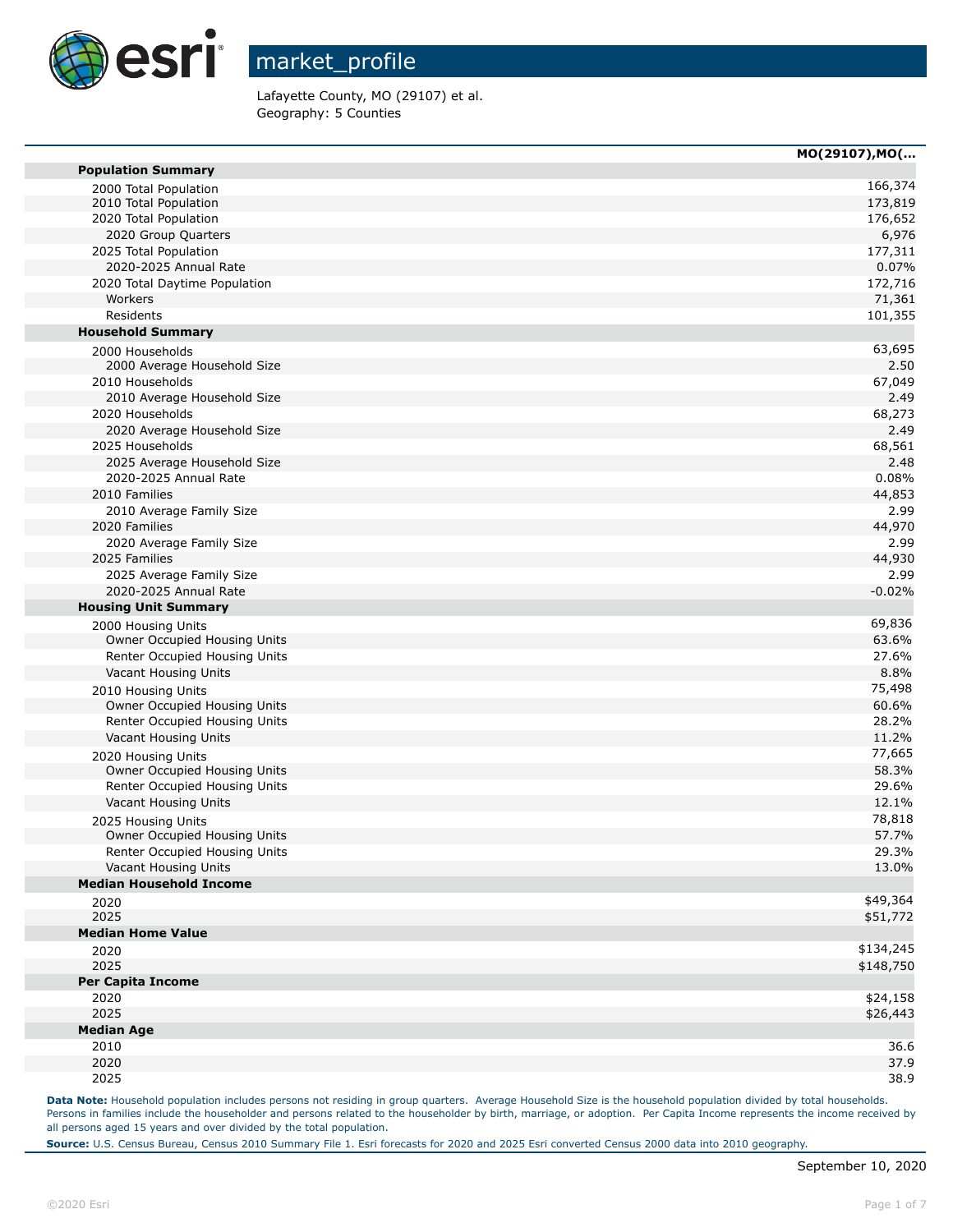

Lafayette County, MO (29107) et al. Geography: 5 Counties

| 2020 Households by Income<br>Household Income Base |           |
|----------------------------------------------------|-----------|
|                                                    |           |
|                                                    | 68,273    |
| $<$ \$15,000                                       | 10.9%     |
| \$15,000 - \$24,999                                | 11.7%     |
| \$25,000 - \$34,999                                | 11.1%     |
| \$35,000 - \$49,999                                | 16.8%     |
| \$50,000 - \$74,999                                | 20.6%     |
| \$75,000 - \$99,999                                | 13.0%     |
| \$100,000 - \$149,999                              | 11.4%     |
| \$150,000 - \$199,999                              | 2.8%      |
| \$200,000+                                         | 1.7%      |
| Average Household Income                           | \$62,267  |
| 2025 Households by Income                          |           |
| Household Income Base                              | 68,561    |
| $<$ \$15,000                                       | 9.9%      |
| \$15,000 - \$24,999                                | 10.8%     |
| \$25,000 - \$34,999                                | 10.6%     |
| \$35,000 - \$49,999                                | 16.5%     |
| \$50,000 - \$74,999                                | 20.4%     |
| \$75,000 - \$99,999                                | 13.7%     |
| $$100,000 - $149,999$                              | 12.9%     |
| \$150,000 - \$199,999                              | 3.2%      |
| \$200,000+                                         | 2.0%      |
| Average Household Income                           | \$68,148  |
| 2020 Owner Occupied Housing Units by Value         |           |
| Total                                              | 45,245    |
| $<$ \$50,000                                       | 10.8%     |
| \$50,000 - \$99,999                                | 24.6%     |
| \$100,000 - \$149,999                              | 21.4%     |
| \$150,000 - \$199,999                              | 16.3%     |
| \$200,000 - \$249,999                              | 9.1%      |
| \$250,000 - \$299,999                              | 7.6%      |
| \$300,000 - \$399,999                              | 5.9%      |
| \$400,000 - \$499,999                              | 1.8%      |
| \$500,000 - \$749,999                              | 1.4%      |
| \$750,000 - \$999,999                              | 0.4%      |
| \$1,000,000 - \$1,499,999                          | 0.4%      |
| \$1,500,000 - \$1,999,999                          | 0.0%      |
| \$2,000,000 +                                      | 0.2%      |
| Average Home Value                                 | \$169,698 |
| 2025 Owner Occupied Housing Units by Value         |           |
| Total                                              | 45,447    |
| $<$ \$50,000                                       | 9.0%      |
| \$50,000 - \$99,999                                | 21.5%     |
| $$100,000 - $149,999$                              | 19.9%     |
| \$150,000 - \$199,999                              | 16.5%     |
| \$200,000 - \$249,999                              | 9.9%      |
| \$250,000 - \$299,999                              | 9.6%      |
| \$300,000 - \$399,999                              | 7.9%      |
| \$400,000 - \$499,999                              | 2.5%      |
| \$500,000 - \$749,999                              | 2.0%      |
| \$750,000 - \$999,999                              | 0.4%      |
| \$1,000,000 - \$1,499,999                          | 0.4%      |
| \$1,500,000 - \$1,999,999                          | 0.0%      |
| \$2,000,000 +                                      | 0.2%      |
| Average Home Value                                 | \$186,125 |

Data Note: Income represents the preceding year, expressed in current dollars. Household income includes wage and salary earnings, interest dividends, net rents, pensions, SSI and welfare payments, child support, and alimony.

**Source:** U.S. Census Bureau, Census 2010 Summary File 1. Esri forecasts for 2020 and 2025 Esri converted Census 2000 data into 2010 geography.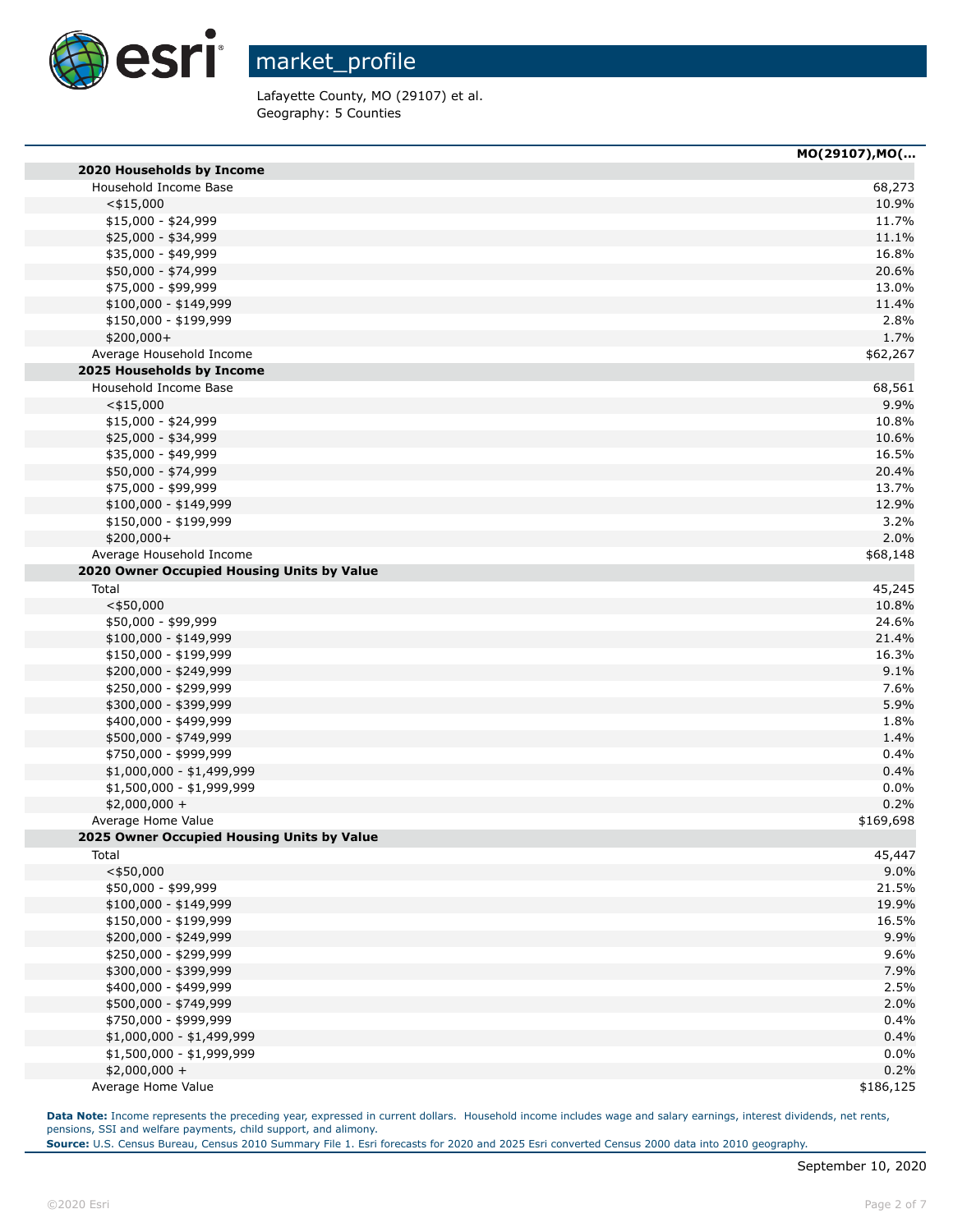

Lafayette County, MO (29107) et al. Geography: 5 Counties

|                        | MO(29107), MO( |
|------------------------|----------------|
| 2010 Population by Age |                |
| Total                  | 173,819        |
| $0 - 4$                | 6.7%           |
| $5 - 9$                | 6.5%           |
| $10 - 14$              | 6.5%           |
| $15 - 24$              | 16.4%          |
| $25 - 34$              | 12.1%          |
| $35 - 44$              | 11.5%          |
| $45 - 54$              | 14.2%          |
| $55 - 64$              | 11.5%          |
| $65 - 74$              | 7.7%           |
| $75 - 84$              | 4.8%           |
| $85 +$                 | 2.1%           |
| $18 +$                 | 76.2%          |
| 2020 Population by Age |                |
| Total                  | 176,652        |
| $0 - 4$                | 6.2%           |
| $5 - 9$                | 6.2%           |
| $10 - 14$              | 6.2%           |
| $15 - 24$              | 14.5%          |
| $25 - 34$              | 13.3%          |
| $35 - 44$              | 11.7%          |
| $45 - 54$              | 11.2%          |
| $55 - 64$              | 13.2%          |
| $65 - 74$              | 9.9%           |
| $75 - 84$              | 5.2%           |
| $85 +$                 | 2.3%           |
| $18 +$                 | 78.0%          |
| 2025 Population by Age |                |
| Total                  | 177,311        |
| $0 - 4$                | 6.1%           |
| $5 - 9$                | 6.2%           |
| $10 - 14$              | 6.4%           |
| $15 - 24$              | 14.3%          |
| $25 - 34$              | 11.9%          |
| $35 - 44$              | 12.6%          |
| $45 - 54$              | 10.7%          |
| $55 - 64$              | 12.1%          |
| $65 - 74$              | 11.0%          |
| 75 - 84                | 6.4%           |
| $85 +$                 | 2.3%           |
| $18 +$                 | 77.7%          |
| 2010 Population by Sex |                |
| Males                  | 86,240         |
| Females                | 87,579         |
| 2020 Population by Sex |                |
| Males                  | 87,884         |
| Females                | 88,768         |
| 2025 Population by Sex |                |
| Males                  | 88,321         |
| Females                |                |
|                        | 88,990         |
|                        |                |

**Source:** U.S. Census Bureau, Census 2010 Summary File 1. Esri forecasts for 2020 and 2025 Esri converted Census 2000 data into 2010 geography.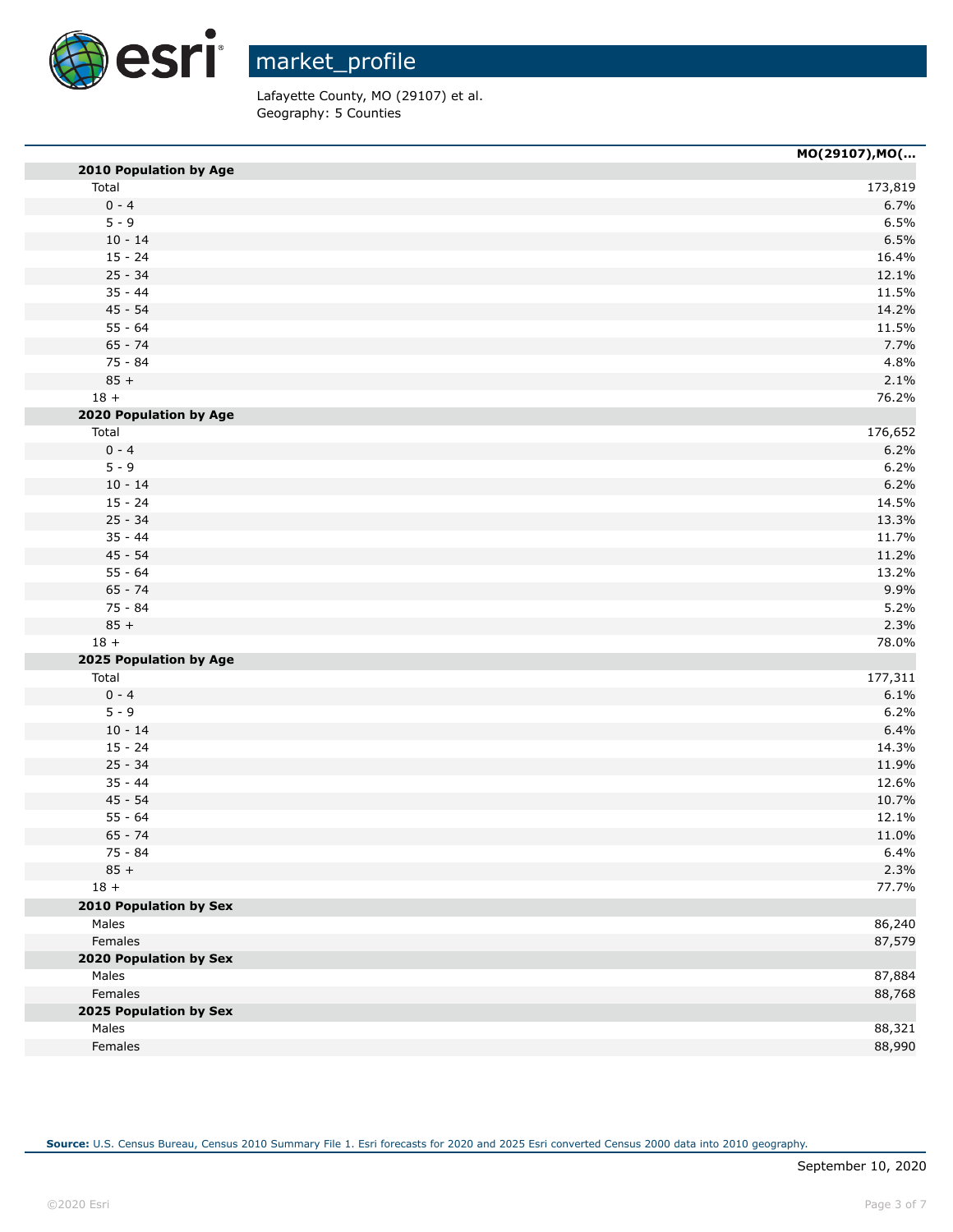

Lafayette County, MO (29107) et al. Geography: 5 Counties

|                                                    | MO(29107), MO( |
|----------------------------------------------------|----------------|
| 2010 Population by Race/Ethnicity                  |                |
| Total                                              | 173,819        |
| White Alone                                        | 91.0%          |
| <b>Black Alone</b>                                 | 3.3%           |
| American Indian Alone                              | 0.4%           |
| Asian Alone                                        | 0.8%           |
| Pacific Islander Alone                             | 0.2%           |
| Some Other Race Alone                              | 2.0%           |
| Two or More Races                                  | 2.2%           |
| Hispanic Origin                                    | 4.4%           |
| Diversity Index                                    | 24.0           |
| 2020 Population by Race/Ethnicity                  |                |
| Total                                              | 176,652        |
| White Alone                                        | 89.0%          |
| <b>Black Alone</b>                                 | 3.6%           |
| American Indian Alone                              | 0.6%           |
| Asian Alone                                        | 1.0%           |
| Pacific Islander Alone                             | 0.3%           |
| Some Other Race Alone                              | 2.8%           |
| Two or More Races                                  | 2.8%           |
| Hispanic Origin                                    | 6.2%           |
| Diversity Index                                    | 30.0           |
| 2025 Population by Race/Ethnicity                  |                |
| Total                                              | 177,311        |
| White Alone                                        | 87.9%          |
| <b>Black Alone</b>                                 | 3.7%           |
| American Indian Alone                              | 0.6%           |
| Asian Alone                                        | 1.1%           |
| Pacific Islander Alone                             | 0.4%           |
| Some Other Race Alone                              | 3.2%           |
| Two or More Races                                  | 3.1%           |
| Hispanic Origin                                    | 7.3%           |
| Diversity Index                                    | 33.1           |
| 2010 Population by Relationship and Household Type |                |
| Total                                              | 173,819        |
| In Households                                      | 96.0%          |
| In Family Households                               | 79.6%          |
| Householder                                        | 25.8%          |
| Spouse                                             | 20.0%          |
| Child                                              | 28.9%          |
| Other relative                                     | 2.4%           |
| Nonrelative                                        | 2.5%           |
| In Nonfamily Households                            | 16.4%          |
| In Group Quarters                                  | 4.0%           |
| Institutionalized Population                       | 1.3%           |
| Noninstitutionalized Population                    | 2.7%           |

Data Note: Persons of Hispanic Origin may be of any race. The Diversity Index measures the probability that two people from the same area will be from different race/ ethnic groups. **Source:** U.S. Census Bureau, Census 2010 Summary File 1. Esri forecasts for 2020 and 2025 Esri converted Census 2000 data into 2010 geography.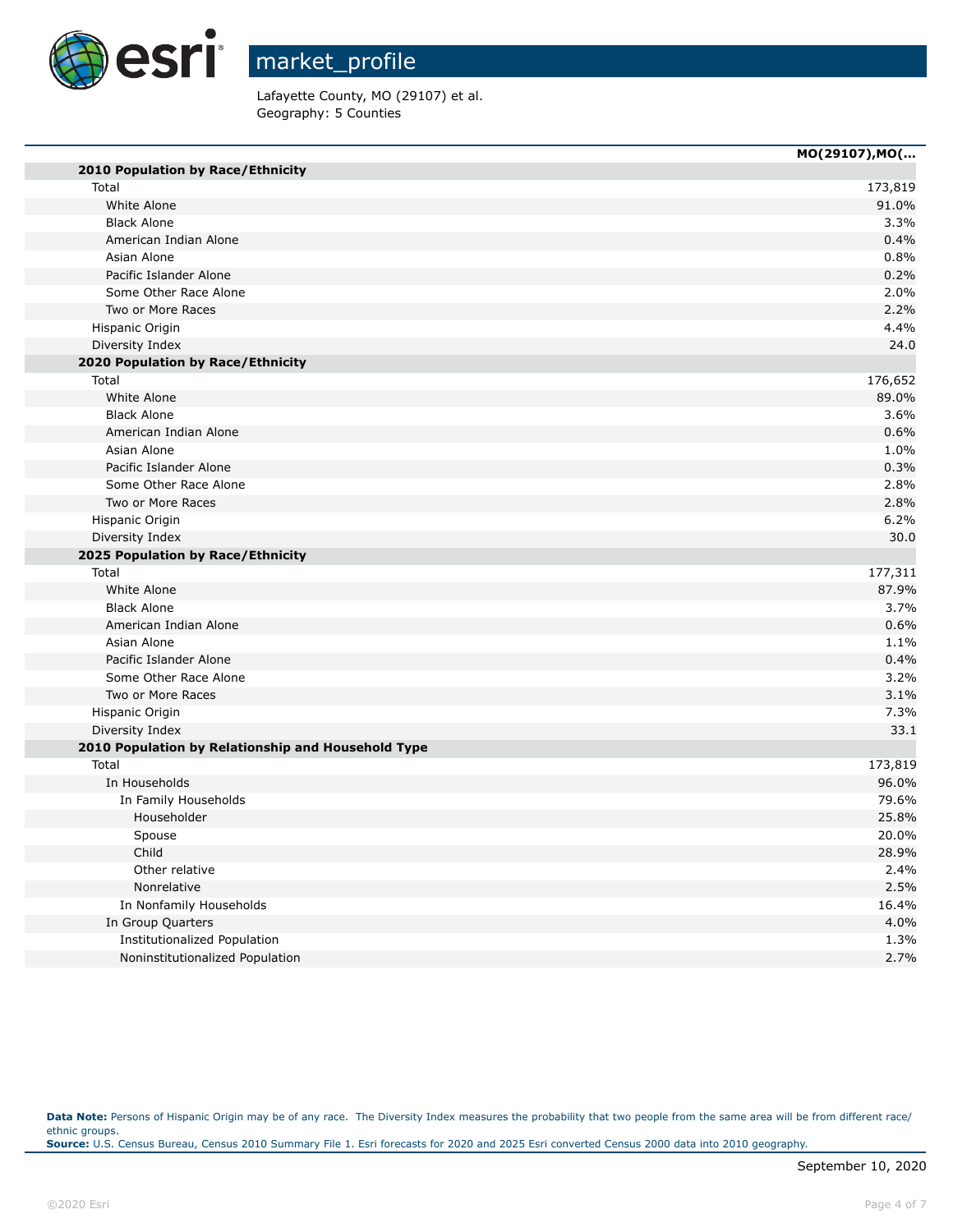

Lafayette County, MO (29107) et al. Geography: 5 Counties

| 2020 Population 25+ by Educational Attainment |              |
|-----------------------------------------------|--------------|
| Total                                         | 118,195      |
| Less than 9th Grade                           |              |
| 9th - 12th Grade, No Diploma                  | 3.6%<br>6.6% |
| High School Graduate                          | 31.0%        |
|                                               |              |
| GED/Alternative Credential                    | 5.2%         |
| Some College, No Degree                       | 23.0%        |
| Associate Degree                              | 8.3%         |
| Bachelor's Degree                             | 13.7%        |
| Graduate/Professional Degree                  | 8.6%         |
| 2020 Population 15+ by Marital Status         |              |
| Total                                         | 143,796      |
| Never Married                                 | 28.9%        |
| Married                                       | 52.9%        |
| Widowed                                       | 6.3%         |
| Divorced                                      | 12.0%        |
| 2020 Civilian Population 16+ in Labor Force   |              |
| Civilian Population 16+                       | 83,104       |
| Population 16+ Employed                       | 88.3%        |
| Population 16+ Unemployment rate              | 11.7%        |
| Population 16-24 Employed                     | 14.3%        |
| Population 16-24 Unemployment rate            | 20.2%        |
| Population 25-54 Employed                     | 61.8%        |
| Population 25-54 Unemployment rate            | 10.4%        |
| Population 55-64 Employed                     | 17.5%        |
| Population 55-64 Unemployment rate            | 10.0%        |
| Population 65+ Employed                       | 6.4%         |
| Population 65+ Unemployment rate              | 7.9%         |
| 2020 Employed Population 16+ by Industry      |              |
| Total                                         | 73,380       |
| Agriculture/Mining                            | 3.5%         |
| Construction                                  | 8.0%         |
| Manufacturing                                 | 15.7%        |
| Wholesale Trade                               | 1.6%         |
| Retail Trade                                  | 9.9%         |
| Transportation/Utilities                      | 6.4%         |
| Information                                   | 0.9%         |
| Finance/Insurance/Real Estate                 | 5.0%         |
|                                               | 43.3%        |
| Services                                      |              |
| <b>Public Administration</b>                  | 5.7%         |
| 2020 Employed Population 16+ by Occupation    |              |
| Total                                         | 73,380       |
| <b>White Collar</b>                           | 51.0%        |
| Management/Business/Financial                 | 11.3%        |
| Professional                                  | 19.2%        |
| Sales                                         | 7.9%         |
| Administrative Support                        | 12.6%        |
| Services                                      | 18.5%        |
| <b>Blue Collar</b>                            | 30.5%        |
| Farming/Forestry/Fishing                      | 1.0%         |
| Construction/Extraction                       | 6.6%         |
| Installation/Maintenance/Repair               | 3.9%         |
| Production                                    | 10.9%        |
| Transportation/Material Moving                | 8.1%         |

**Source:** U.S. Census Bureau, Census 2010 Summary File 1. Esri forecasts for 2020 and 2025 Esri converted Census 2000 data into 2010 geography.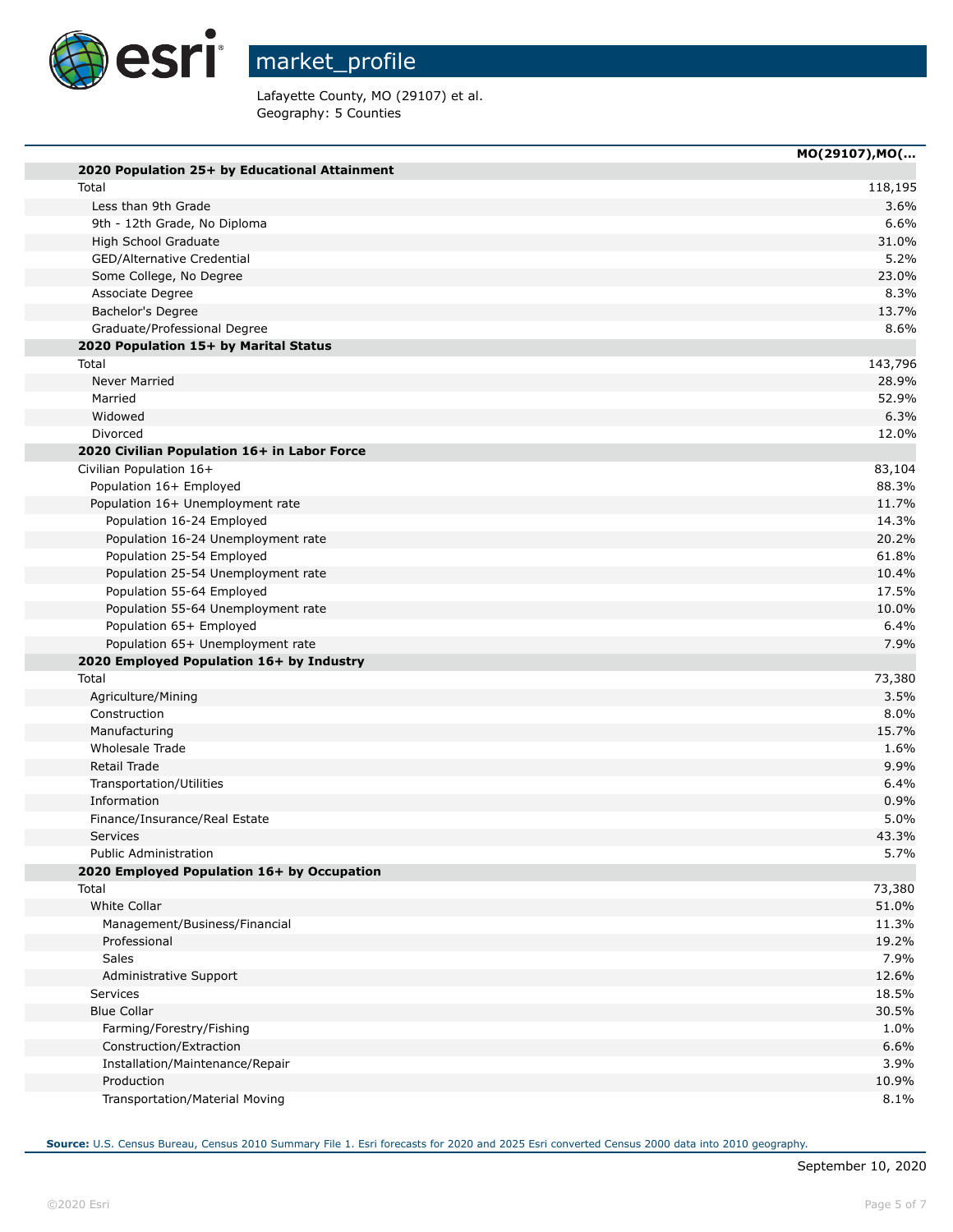

Lafayette County, MO (29107) et al. Geography: 5 Counties

|                                               | MO(29107), MO( |
|-----------------------------------------------|----------------|
| 2010 Households by Type                       |                |
| Total                                         | 67,049         |
| Households with 1 Person                      | 26.3%          |
| Households with 2+ People                     | 73.7%          |
| Family Households                             | 66.9%          |
| Husband-wife Families                         | 51.8%          |
| With Related Children                         | 21.1%          |
| Other Family (No Spouse Present)              | 15.1%          |
| Other Family with Male Householder            | 4.7%           |
| With Related Children                         | 3.1%           |
| Other Family with Female Householder          | 10.4%          |
| With Related Children                         | 7.2%           |
| Nonfamily Households                          | 6.8%           |
| All Households with Children                  | 32.1%          |
|                                               |                |
| Multigenerational Households                  | 2.9%           |
| Unmarried Partner Households<br>Male-female   | 7.1%<br>6.7%   |
| Same-sex                                      | 0.4%           |
|                                               |                |
| 2010 Households by Size<br>Total              | 67,049         |
| 1 Person Household                            | 26.3%          |
| 2 Person Household                            | 36.2%          |
| 3 Person Household                            | 15.6%          |
| 4 Person Household                            | 12.4%          |
| 5 Person Household                            | 5.9%           |
| 6 Person Household                            | 2.2%           |
| 7 + Person Household                          | 1.4%           |
| 2010 Households by Tenure and Mortgage Status |                |
| Total                                         | 67,049         |
| Owner Occupied                                | 68.3%          |
| Owned with a Mortgage/Loan                    | 42.6%          |
| Owned Free and Clear                          | 25.6%          |
| Renter Occupied                               | 31.7%          |
| 2020 Affordability, Mortgage and Wealth       |                |
| Housing Affordability Index                   | 202            |
| Percent of Income for Mortgage                | 11.4%          |
| Wealth Index                                  | 57             |
| 2010 Housing Units By Urban/ Rural Status     |                |
| <b>Total Housing Units</b>                    | 75,498         |
| Housing Units Inside Urbanized Area           | 0.0%           |
| Housing Units Inside Urbanized Cluster        | 52.1%          |
| Rural Housing Units                           | 47.9%          |
| 2010 Population By Urban/ Rural Status        |                |
| <b>Total Population</b>                       | 173,819        |
| Population Inside Urbanized Area              | 0.0%           |
| Population Inside Urbanized Cluster           | 52.1%          |
| Rural Population                              | 47.9%          |
|                                               |                |

Data Note: Households with children include any households with people under age 18, related or not. Multigenerational households are families with 3 or more parentchild relationships. Unmarried partner households are usually classified as nonfamily households unless there is another member of the household related to the householder. Multigenerational and unmarried partner households are reported only to the tract level. Esri estimated block group data, which is used to estimate polygons or non-standard geography.

**Source:** U.S. Census Bureau, Census 2010 Summary File 1. Esri forecasts for 2020 and 2025 Esri converted Census 2000 data into 2010 geography.